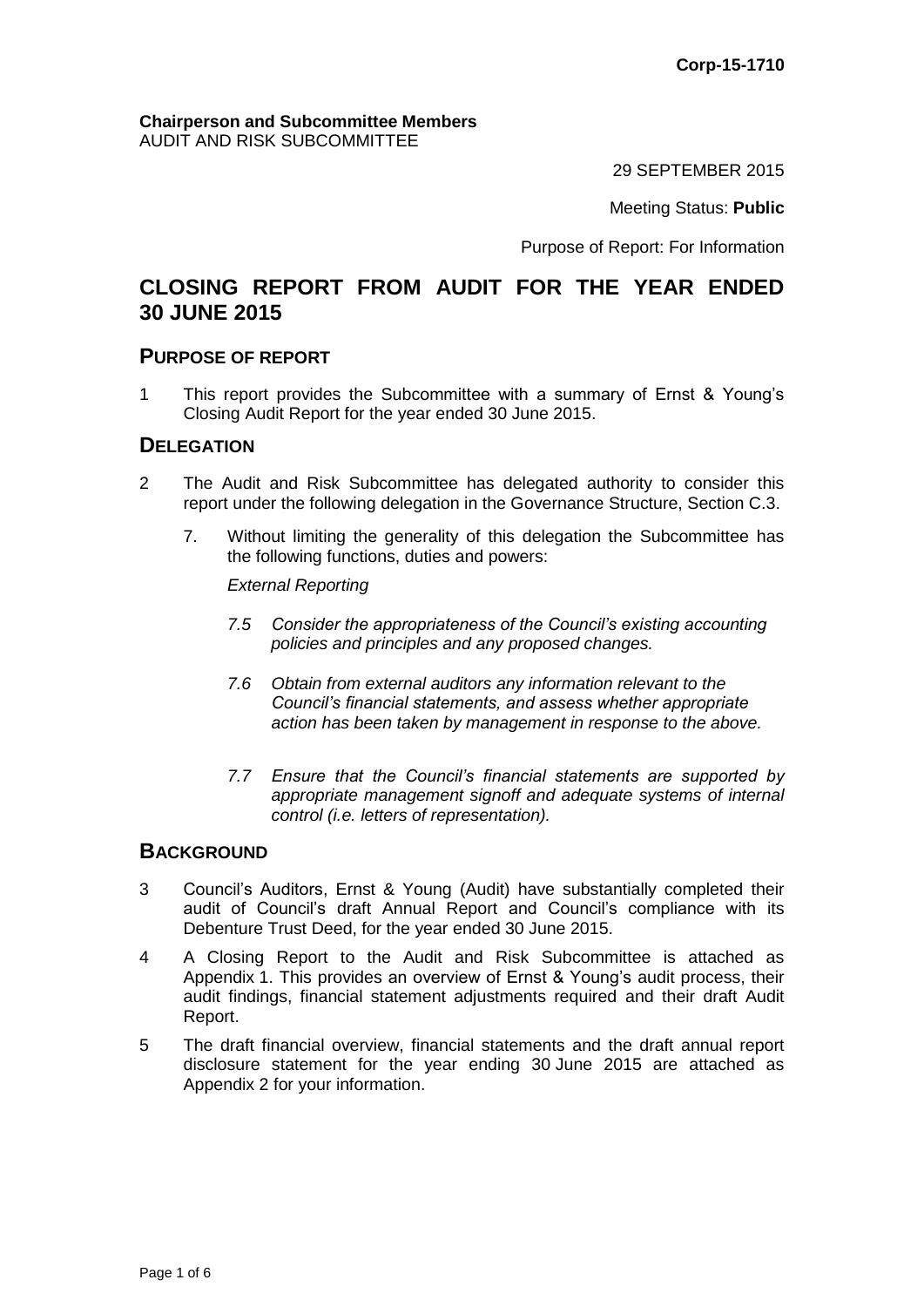## **CONSIDERATIONS**

## Closing Report Summary

### **Draft Audit Report**

- 6 Audit has confirmed that they will issue an unqualified audit opinion on the 2014/15 Annual Report, subject to the adequate resolution of the following outstanding items:
	- Receipt of signed letter of representation on adoption of the 2014/15 Annual Report by the Council on the 15 October 2015.
	- Completion of subsequent events procedures to the date of signing the audit report.
	- Finalisation of audit procedures associated with certain note disclosures in the financial statements and the complete review of the final version of the financial statements.

### **Areas of audit focus**

7 Ernst & Young identified a number of key areas of focus for their audit, and these areas are discussed below.

#### **Infrastructure assets**

- 8 Audit noted an improvement in the timeliness of assets being transferred from work-in progress (WIP) to fixed assets as at 30 June 2015. However their review of WIP transfers did identify \$151,171 of completed capital works which should have been capitalised at 30 June 2012. This has subsequently been adjusted by management.
- 9 There were also some instances of assets being included in the wrong asset category or general ledger account. All these instances have been adjusted by management, as shown in the summary of audit adjustments section below.

#### **Integrity of rates strike, rates invoicing and collection**

- 10 Audit assessed the rates strike for 2014/15 and 2015/16 against the key elements of the legislative framework associated with the Local Government (Rating) Act and Local Government Act 2002.
- 11 Audit's testing of the rate setting processes indicated that Council's controls are operating effectively in this area.
- 12 Rates outstanding were reviewed and Audit was satisfied with Council's provision for doubtful debts in the financial statements.

#### **New Zealand Transport Authority (NZTA) funding**

- 13 Audit reviewed Council's process and controls (approvals, checking and reconciliations) to support claims made from NZTA and ensured that the roading work was competitively tendered.
- 14 The amount of NZTA funding received during the year was reviewed and was considered to be appropriately recorded in the financial statements.

#### **Debt facilities and derivatives**

15 Audit undertook detailed testing of Council's debt facilities and derivatives and reported no matters of concern to management.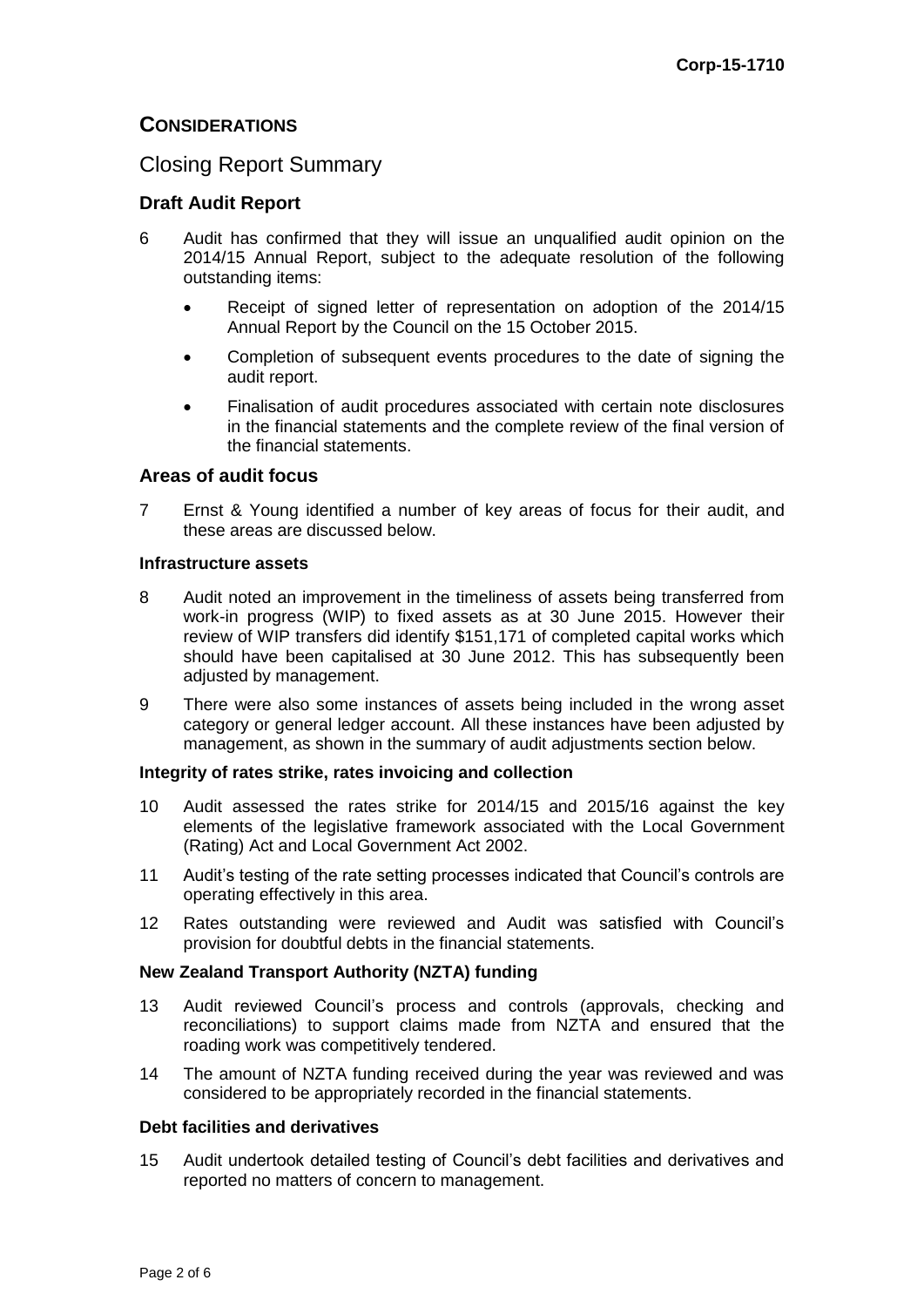16 Audit also completed audit procedures required by Council's Debenture Trust Deed. No issues were identified that indicated the reporting certificates issued by the Council were materially misstated. Consequently, Ernst & Young are prepared to issue an unqualified audit report to the Council's Trustees, Covenant Trustee Services (previously Foundation Corporate Trust).

#### **Non-financial performance information reporting**

17 Audit was satisfied that the Statements of Service Performance tested fairly reflected the Council's performance against the measures and targets outlined in the 2012 – 32 Long Term Plan.

#### **Legislative compliance**

18 Audit performed extensive audit work related to legislative compliance and no instances of non-compliance were found.

#### **Core controls over operating expenditure, procurement and tendering**

19 Audit reviewed the use of Council credit cards and gained assurance that expenditure was incurred for a reasonable purpose. It also reviewed the application of procurement policies applied during the year and areas of potential sensitivity for appropriateness and effective use of control. No matters of concern were identified through these audit procedures.

#### **Employee entitlements**

20 Audit undertook control testing over the payroll processes and controls utilised by management. They also assessed the accuracy of recognised employee entitlements at year end and verified their recognition and measurement to contractual entitlements and were satisfied that employee entitlements were materially correct.

#### **New Financial Reporting Framework**

21 Audit completed a technical review of the financial statements and assessed them to be compliant.

### **Sector-specific areas of focus**

22 Each year the Office of the Auditor General outlines certain areas of focus to be considered during the audit process. Only those areas relevant to Kāpiti Coast District Council, and not already addressed in this report are discussed below.

#### **Asset management**

23 Audit obtained an understanding of the quality of asset management practices as part of their work on the 2015-35 Long Term Plan and the annual audit and have no material issues to note.

### **Fraud risks**

- 24 Audit noted two fraud incidents during the year one relating to misappropriation of Council Motor Trade Association (MTA) vouchers amounting to \$670 and one relating to misappropriation of cash proceeds from an aquatic facility aggregating to \$116.50.
- 25 These matters have been fully addressed by management and were reported to the Subcommittee at its meeting of 6 August 2015.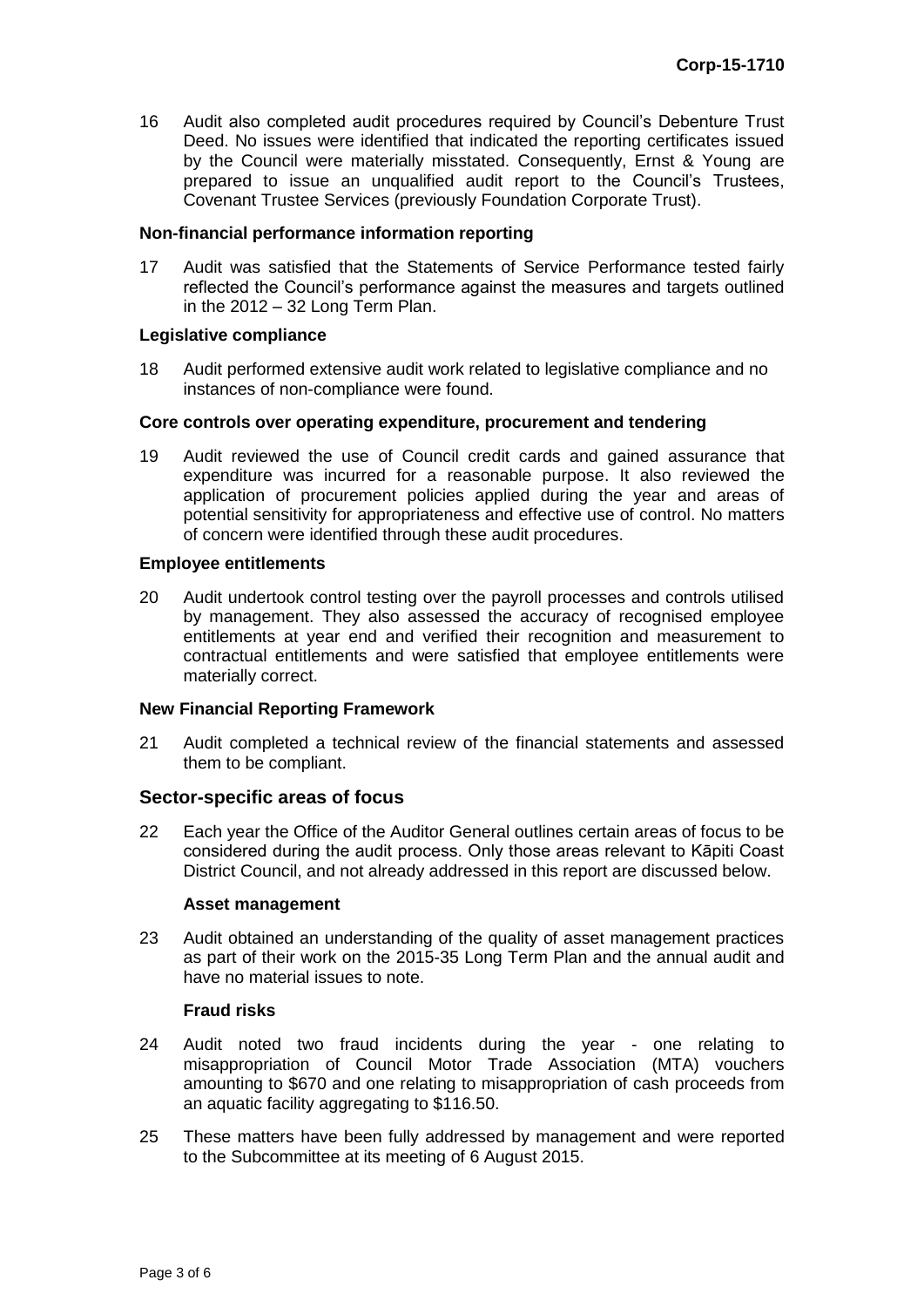#### **Elected members' remuneration and allowances and sensitive expenditures**

26 Audit performed sensitive expenditure testing on a judgemental basis including the elected members' remuneration with no issues to report.

#### **Disclosures of severance payments**

27 Audit reviewed the adequacy of disclosures in the annual report relating to severance payments with no issues to report.

### **Audit Differences**

- 28 The table below details financial differences identified by Audit that have been agreed and adjusted by management in the draft financial statements.
- 29 The net impact of these adjustments to the Statement of Comprehensive Revenue and Expense was nil. Similarly, the net impact to the Council's net assets was nil.

| <b>Audit Adjustments</b>                                                                                    | <b>Statement of</b><br><b>Comprehensive</b><br>Revenue &<br><b>Expense</b> | <b>Net Assets</b>               |
|-------------------------------------------------------------------------------------------------------------|----------------------------------------------------------------------------|---------------------------------|
|                                                                                                             | (Increase) /<br><b>Decrease</b>                                            | (Decrease) /<br><b>Increase</b> |
| To correct Motor Vehicle depreciation expenses<br>incorrectly recorded in Transportation operating<br>costs | \$336,853<br>(\$336,853)                                                   |                                 |
| To capitalise completed assets from WIP into fixed<br>assets                                                |                                                                            | \$151,171<br>(\$151, 171)       |
| To correct Plant & Machinery Assets included in<br><b>Motor Vehicle Assets</b>                              |                                                                            | \$206,000<br>(\$206,000)        |
| To correct Bridge assets included in Vested Assets                                                          |                                                                            | \$81,237<br>(\$81,237)          |
| To correct NZTA funding receivable included in the<br>expenses accruals                                     |                                                                            | \$102,107<br>(\$102, 107)       |
| To de-recognise the GWRC share of rates debtors<br>as at 30 June 2015                                       |                                                                            | \$281,939<br>(\$281,939)        |
| To increase the GWRC creditor balance for GST on<br>rates                                                   |                                                                            | \$878,025<br>(\$878,025)        |
| <b>Total Net Impact of Adjustments</b>                                                                      |                                                                            |                                 |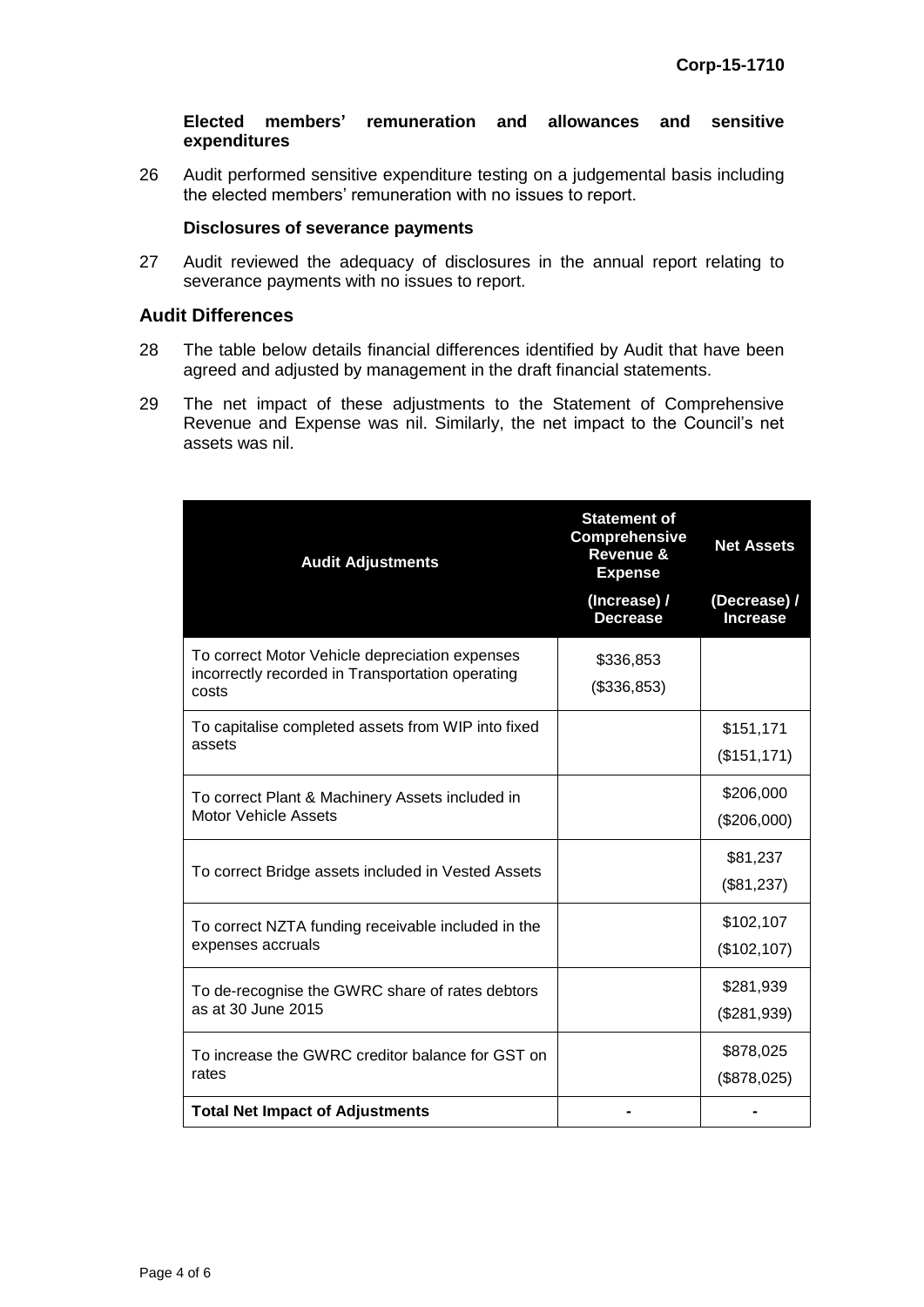# Financial Considerations

30 Financial issues have been covered as part of this report.

# Legal Considerations

31 Any legal issues have been covered as part of this report.

## **Consultation**

52 There are no consultation issues associated with this report.

## Policy Implications

53 There are no policy implications arising from this report.

## Tāngata Whenua Considerations

54 There are no tāngata whenua considerations.

## Publicity Considerations

55 There are no publicity considerations.

## **SIGNIFICANCE AND ENGAGEMENT**

Degree of significance

56 This matter has a low level of significance under the Council Policy.

# **RECOMMENDATIONS**

- 57 That the Audit and Risk Subcommittee receives the Closing Audit Report from Ernst & Young and notes that there are no significant accounting issues that have not been agreed and adjusted in the draft financial statements.
- 58 That the Audit and Risk Subcommittee receives the draft financial overview, the draft financial statements and the draft annual report disclosure statement for consideration.
- 59 That the Audit and Risk Subcommittee notes that subject to any change requests, the draft financial overview, the draft financial statements and the draft annual report disclosure statement will be included in the draft 2014/15 Annual Report for consideration by the Corporate Business Committee at its next meeting on 8 October 2015.

**Report prepared by: Approved for** 

**submission:**

**Approved for submission:**

Mark de Haast Financial Controller Wayne Maxwell Group Manager Corporate Services Stephen McArthur Group Manager Strategy and Partnerships